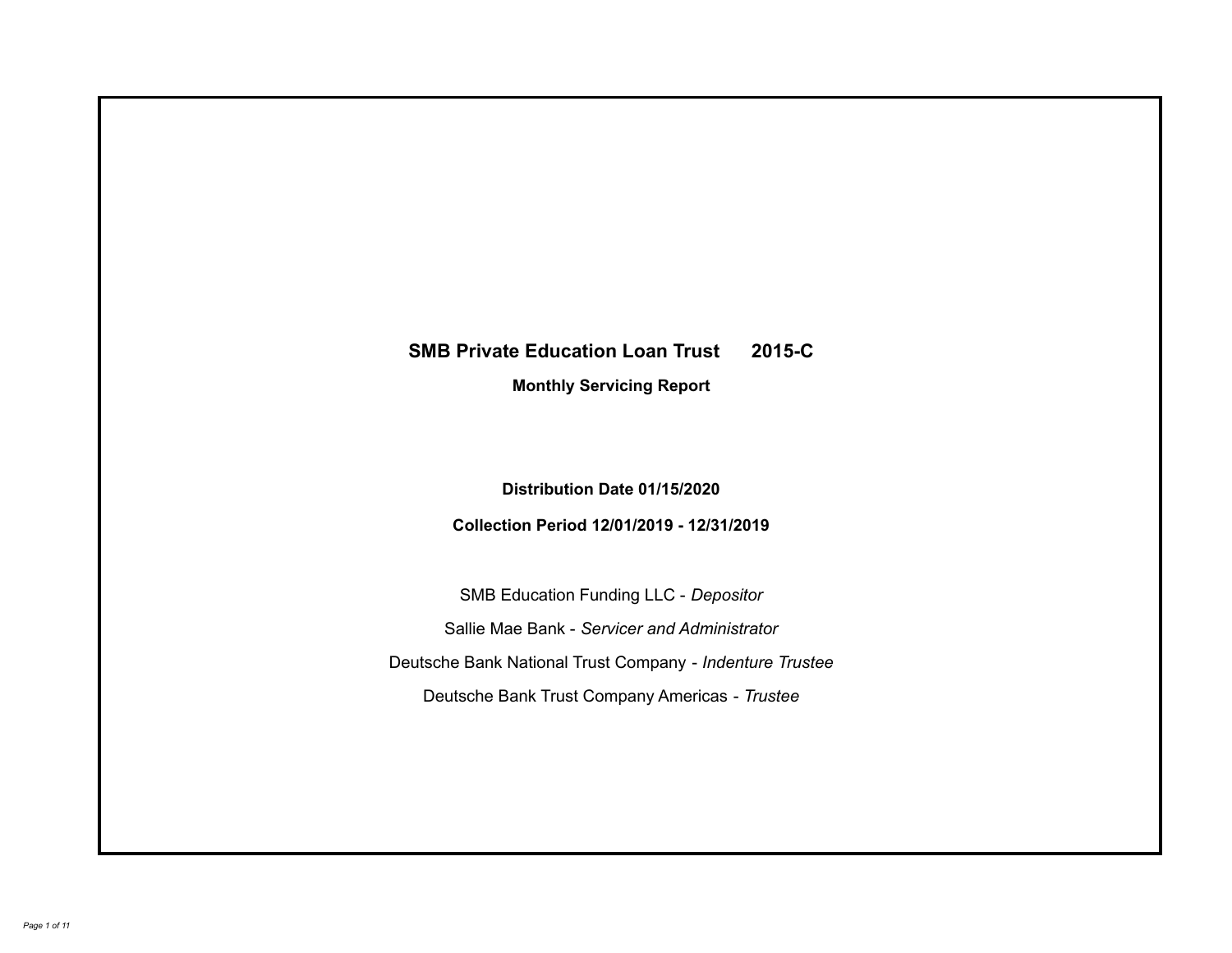| A           | <b>Student Loan Portfolio Characteristics</b>   |                   | <b>Settlement Date</b><br>10/27/2015 | 11/30/2019       | 12/31/2019       |
|-------------|-------------------------------------------------|-------------------|--------------------------------------|------------------|------------------|
|             | <b>Principal Balance</b>                        |                   | \$693,787,197.00                     | \$362,071,810.72 | \$355,517,819.89 |
|             | Interest to be Capitalized Balance              |                   | 55,852,621.68                        | 12,615,221.68    | 11,674,931.18    |
|             | Pool Balance                                    |                   | \$749,639,818.68                     | \$374,687,032.40 | \$367,192,751.07 |
|             | Weighted Average Coupon (WAC)                   |                   |                                      |                  |                  |
|             | WAC1 (Contractual Interest Rate on the Loan)    |                   | 8.28%                                | 8.85%            | 8.94%            |
|             | WAC2 (Average of Applicable Interest Rate)      |                   | 8.28%                                | 8.80%            | 8.88%            |
|             | WAC3 (Average of Actual Interest Rate)          |                   | 8.22%                                | 8.72%            | 8.80%            |
|             | Weighted Average Remaining Term                 |                   | 127.00                               | 123.73           | 124.19           |
|             | Number of Loans<br>Number of Borrowers          |                   | 65,154<br>45,614                     | 34,094<br>24,554 | 33,440<br>24,102 |
|             | Pool Factor                                     |                   |                                      | 0.499822746      | 0.489825569      |
|             | Since Issued Total Constant Prepayment Rate (1) |                   |                                      | 9.91%            | 9.93%            |
| $\sf B$     | <b>Debt Securities</b>                          | <b>Cusip/Isin</b> | 12/16/2019                           |                  | 01/15/2020       |
|             | A <sub>2</sub> A                                | 78448RAB2         | \$79,078,667.74                      |                  | \$75,541,464.60  |
|             | A <sub>2</sub> B                                | 78448RAC0         | \$38,202,254.94                      |                  | \$36,493,461.15  |
|             | A3                                              | 78448RAD8         | \$75,000,000.00                      |                  | \$75,000,000.00  |
|             | B                                               | 78448RAE6         | \$70,000,000.00                      |                  | \$70,000,000.00  |
|             | C                                               | 78448RAF3         |                                      |                  |                  |
|             |                                                 |                   | \$50,000,000.00                      |                  | \$50,000,000.00  |
| $\mathsf C$ | <b>Certificates</b>                             | Cusip/Isin        | 12/16/2019                           |                  | 01/15/2020       |
|             |                                                 |                   |                                      |                  |                  |
|             | Residual                                        | 78448R106         | \$100,000.00                         |                  | \$100,000.00     |
|             |                                                 |                   |                                      |                  |                  |
| D           | <b>Account Balances</b>                         |                   | 12/16/2019                           |                  | 01/15/2020       |
|             | Reserve Account Balance                         |                   | \$1,884,455.00                       |                  | \$1,884,455.00   |
|             |                                                 |                   |                                      |                  |                  |
| Ε           | <b>Asset / Liability</b>                        |                   | 12/16/2019                           |                  | 01/15/2020       |
|             | Overcollateralization Percentage                |                   | 16.66%                               |                  | 16.38%           |
|             | Specified Overcollateralization Amount          |                   | \$112,406,109.72                     |                  | \$110,157,825.32 |
|             | Actual Overcollateralization Amount             |                   | \$62,406,109.72                      |                  | \$60,157,825.32  |
|             |                                                 |                   |                                      |                  |                  |

(1) For additional information, see 'Since Issued CPR Methodology' found on page 11 of this report.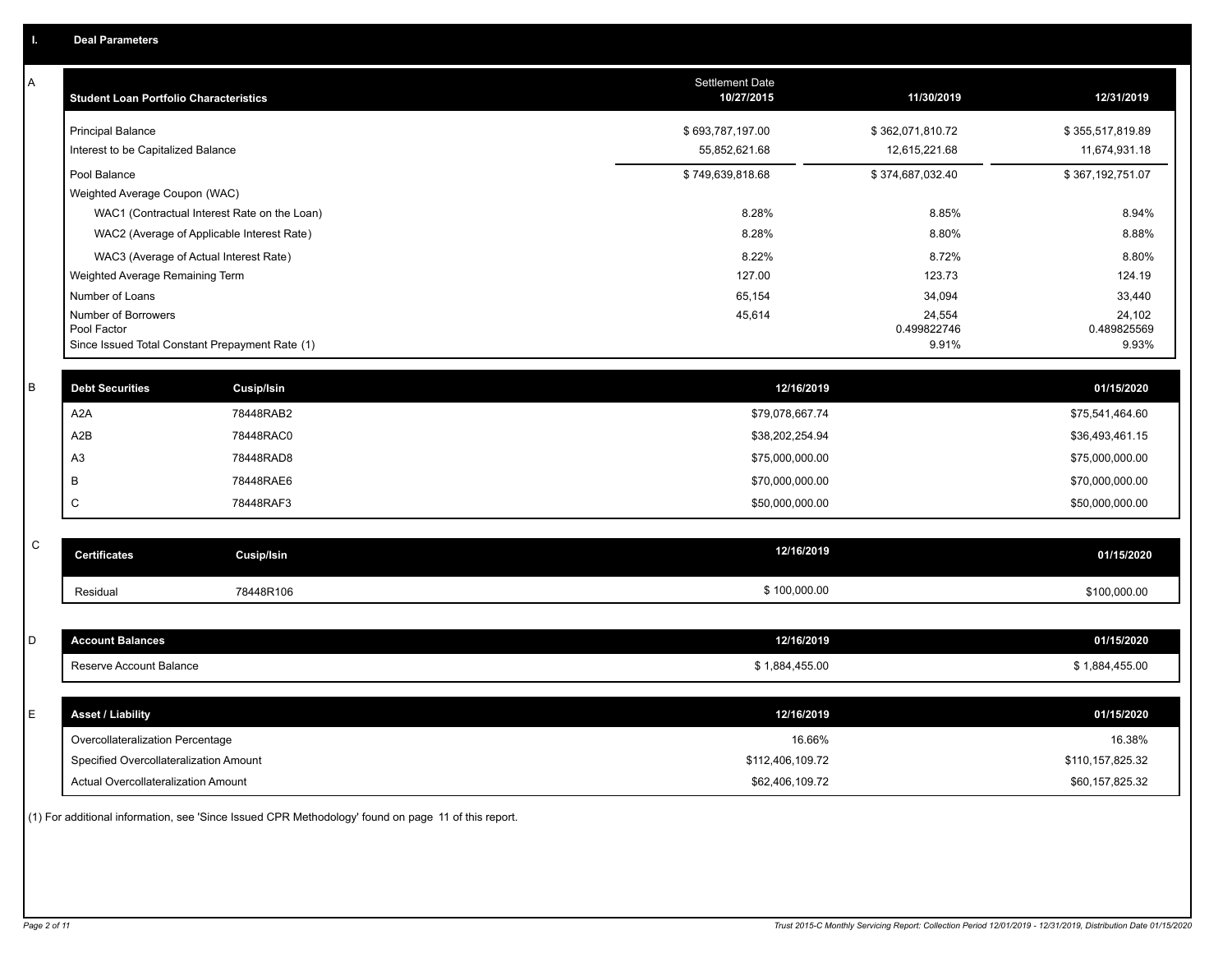# **II. 2015-C Trust Activity 12/01/2019 through 12/31/2019**

| Α<br><b>Student Loan Principal Receipts</b>                                     |  |
|---------------------------------------------------------------------------------|--|
| <b>Borrower Principal</b><br>7,566,476.36                                       |  |
| 0.00<br><b>Consolidation Activity Principal</b>                                 |  |
| Seller Principal Reimbursement<br>0.00                                          |  |
| 0.00<br>Servicer Principal Reimbursement                                        |  |
| 0.00<br>Delinquent Principal Purchases by Servicer                              |  |
| 0.00<br><b>Other Principal Deposits</b>                                         |  |
| \$7,566,476.36<br><b>Total Principal Receipts</b>                               |  |
| B<br><b>Student Loan Interest Receipts</b>                                      |  |
| 2,040,499.77<br>Borrower Interest                                               |  |
| 0.00<br><b>Consolidation Activity Interest</b>                                  |  |
| Seller Interest Reimbursement<br>0.00                                           |  |
| 0.00<br>Servicer Interest Reimbursement                                         |  |
| Delinquent Interest Purchases by Servicer<br>0.00                               |  |
| Other Interest Deposits<br>0.00                                                 |  |
| \$2,040,499.77<br><b>Total Interest Receipts</b>                                |  |
| C<br><b>Recoveries on Realized Losses</b><br>\$111,219.04                       |  |
| \$14,236.89<br>D<br><b>Investment Income</b>                                    |  |
| <b>Funds Borrowed from Next Collection Period</b><br>\$0.00<br>Е                |  |
| F<br><b>Funds Repaid from Prior Collection Period</b><br>\$0.00                 |  |
| G<br>\$0.00<br>Loan Sale or Purchase Proceeds                                   |  |
| н<br>\$0.00<br>Initial Deposits to Distribution Account                         |  |
| <b>Excess Transferred from Other Accounts</b><br>\$0.00                         |  |
| <b>Borrower Benefit Reimbursements</b><br>\$0.00<br>J                           |  |
| <b>Other Deposits</b><br>\$0.00<br>Κ                                            |  |
| L<br><b>Other Fees Collected</b><br>\$0.00                                      |  |
| M<br><b>AVAILABLE FUNDS</b><br>\$9,732,432.06                                   |  |
| N<br>Non-Cash Principal Activity During Collection Period<br>\$1,012,485.53     |  |
| Aggregate Purchased Amounts by the Depositor, Servicer or Seller<br>O<br>\$0.00 |  |
| P<br>\$0.00<br>Aggregate Loan Substitutions                                     |  |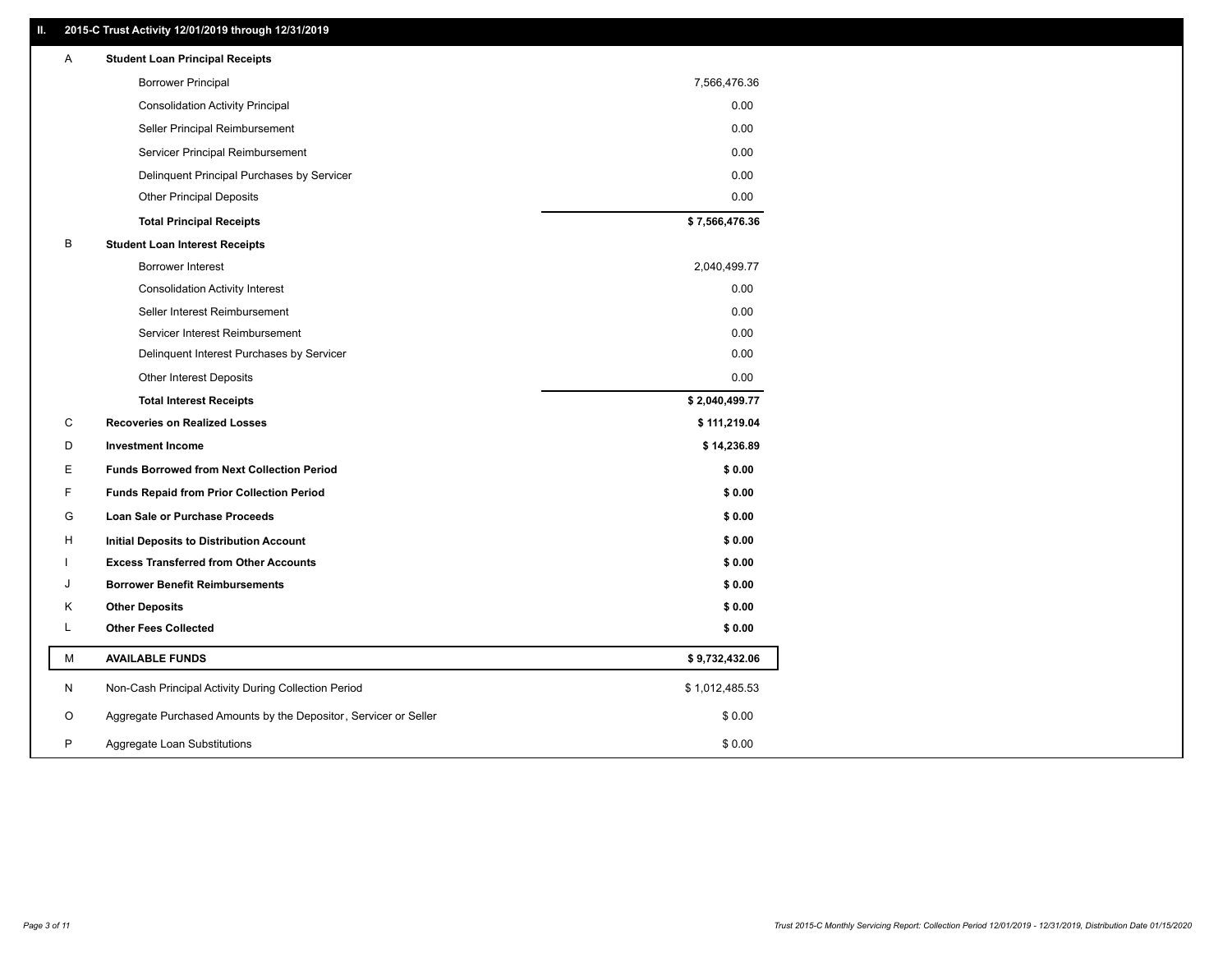|                   |                       |                          |         |                                                           | <b>Loans by Repayment Status</b> |                            |                          |         |                                                           |                |                            |
|-------------------|-----------------------|--------------------------|---------|-----------------------------------------------------------|----------------------------------|----------------------------|--------------------------|---------|-----------------------------------------------------------|----------------|----------------------------|
|                   |                       |                          |         | 12/31/2019                                                |                                  |                            |                          |         | 11/30/2019                                                |                |                            |
|                   |                       | <b>Wtd Avg</b><br>Coupon | # Loans | Principal and<br><b>Interest Accrued</b><br>to Capitalize | % of Principal                   | % of Loans in<br>Repay (1) | <b>Wtd Avg</b><br>Coupon | # Loans | Principal and<br><b>Interest Accrued</b><br>to Capitalize | % of Principal | % of Loans in<br>Repay (1) |
| INTERIM:          | IN SCHOOL             | 10.13%                   | 740     | \$11,104,346.51                                           | 3.024%                           | $-$ %                      | 10.06%                   | 775     | \$11,662,516.98                                           | 3.113%         | $-$ %                      |
|                   | GRACE                 | 10.01%                   | 183     | \$2,938,447.55                                            | 0.800%                           | $-$ %                      | 10.07%                   | 284     | \$4,650,134.96                                            | 1.241%         | $-$ %                      |
|                   | <b>DEFERMENT</b>      | 9.87%                    | 2,216   | \$30,723,464.45                                           | 8.367%                           | $-$ %                      | 9.76%                    | 2,298   | \$31,341,463.15                                           | 8.365%         | $-$ %                      |
| <b>REPAYMENT:</b> | <b>CURRENT</b>        | 8.60%                    | 28,093  | \$290,953,344.64                                          | 79.237%                          | 90.239%                    | 8.52%                    | 28,646  | \$296,813,317.69                                          | 79.216%        | 90.759%                    |
|                   | 31-60 DAYS DELINQUENT | 8.93%                    | 669     | \$8,757,452.88                                            | 2.385%                           | 2.716%                     | 8.83%                    | 630     | \$8,530,016.84                                            | 2.277%         | 2.608%                     |
|                   | 61-90 DAYS DELINQUENT | 8.85%                    | 344     | \$5,141,536.52                                            | 1.400%                           | 1.595%                     | 8.47%                    | 289     | \$4,272,063.97                                            | 1.140%         | 1.306%                     |
|                   | > 90 DAYS DELINQUENT  | 9.70%                    | 156     | \$2,354,471.43                                            | 0.641%                           | 0.730%                     | 9.27%                    | 141     | \$2,262,842.83                                            | 0.604%         | 0.692%                     |
|                   | FORBEARANCE           | 9.03%                    | 1,039   | \$15,219,687.09                                           | 4.145%                           | 4.720%                     | 9.04%                    | 1,031   | \$15,154,675.98                                           | 4.045%         | 4.634%                     |
| <b>TOTAL</b>      |                       |                          | 33,440  | \$367,192,751.07                                          | 100.00%                          | 100.00%                    |                          | 34,094  | \$374,687,032.40                                          | 100.00%        | 100.00%                    |

Percentages may not total 100% due to rounding  $\star$ 

1 Loans classified in "Repayment" include any loan for which interim interest only, \$25 fixed payments or full principal and interest payments are due.

|                         |                                                                                                                                                                                |                          |         |                                                                  | <b>Loans by Borrower Status</b> |                                |                          |         |                                                           |                |                                |
|-------------------------|--------------------------------------------------------------------------------------------------------------------------------------------------------------------------------|--------------------------|---------|------------------------------------------------------------------|---------------------------------|--------------------------------|--------------------------|---------|-----------------------------------------------------------|----------------|--------------------------------|
|                         |                                                                                                                                                                                |                          |         | 12/31/2019                                                       |                                 |                                |                          |         | 11/30/2019                                                |                |                                |
|                         |                                                                                                                                                                                | <b>Wtd Avg</b><br>Coupon | # Loans | <b>Principal and</b><br><b>Interest Accrued</b><br>to Capitalize | % of Principal                  | % of Loans in<br>P&I Repay (2) | <b>Wtd Avg</b><br>Coupon | # Loans | Principal and<br><b>Interest Accrued</b><br>to Capitalize | % of Principal | % of Loans in<br>P&I Repay (2) |
| INTERIM:                | IN SCHOOL                                                                                                                                                                      | 9.92%                    | 1,340   | \$20,714,844.05                                                  | 5.641%                          | $-$ %                          | 9.84%                    | 1,405   | \$21,504,996.37                                           | 5.739%         | $-$ %                          |
|                         | GRACE                                                                                                                                                                          | 9.70%                    | 335     | \$4,816,781.41                                                   | 1.312%                          | $-$ %                          | 9.83%                    | 527     | \$8,071,788.35                                            | 2.154%         | $-$ %                          |
|                         | <b>DEFERMENT</b>                                                                                                                                                               | 9.61%                    | 3,909   | \$51,217,035.78                                                  | 13.948%                         | $-$ %                          | 9.51%                    | 4,055   | \$52,921,006.81                                           | 14.124%        | $-$ %                          |
| P&I REPAYMENT:          | <b>CURRENT</b>                                                                                                                                                                 | 8.51%                    | 25,678  | \$259,316,218.32                                                 | 70.621%                         | 89.283%                        | 8.42%                    | 26,035  | \$262,222,654.98                                          | 69.984%        | 89.744%                        |
|                         | 31-60 DAYS DELINQUENT                                                                                                                                                          | 8.89%                    | 645     | \$8,481,773.96                                                   | 2.310%                          | 2.920%                         | 8.85%                    | 615     | \$8,319,531.68                                            | 2.220%         | 2.847%                         |
|                         | 61-90 DAYS DELINQUENT                                                                                                                                                          | 8.84%                    | 340     | \$5,079,094.75                                                   | 1.383%                          | 1.749%                         | 8.46%                    | 286     | \$4,232,044.34                                            | 1.129%         | 1.448%                         |
|                         | > 90 DAYS DELINQUENT                                                                                                                                                           | 9.70%                    | 154     | \$2,347,315.71                                                   | 0.639%                          | 0.808%                         | 9.27%                    | 140     | \$2,260,333.89                                            | 0.603%         | 0.774%                         |
|                         | FORBEARANCE                                                                                                                                                                    | 9.03%                    | 1,039   | \$15,219,687.09                                                  | 4.145%                          | 5.240%                         | 9.04%                    | 1,031   | \$15,154,675.98                                           | 4.045%         | 5.187%                         |
| <b>TOTAL</b><br>$\star$ | Percentages may not total 100% due to rounding<br>2 Loans classified in "P&I Repayment" includes only those loans for which scheduled principal and interest payments are due. |                          | 33,440  | \$367,192,751.07                                                 | 100.00%                         | 100.00%                        |                          | 34,094  | \$374,687,032.40                                          | 100.00%        | 100.00%                        |

WAC reflects WAC3 To conform with company standard reporting these sections now include Princial and Interest Accrued to Capitalize .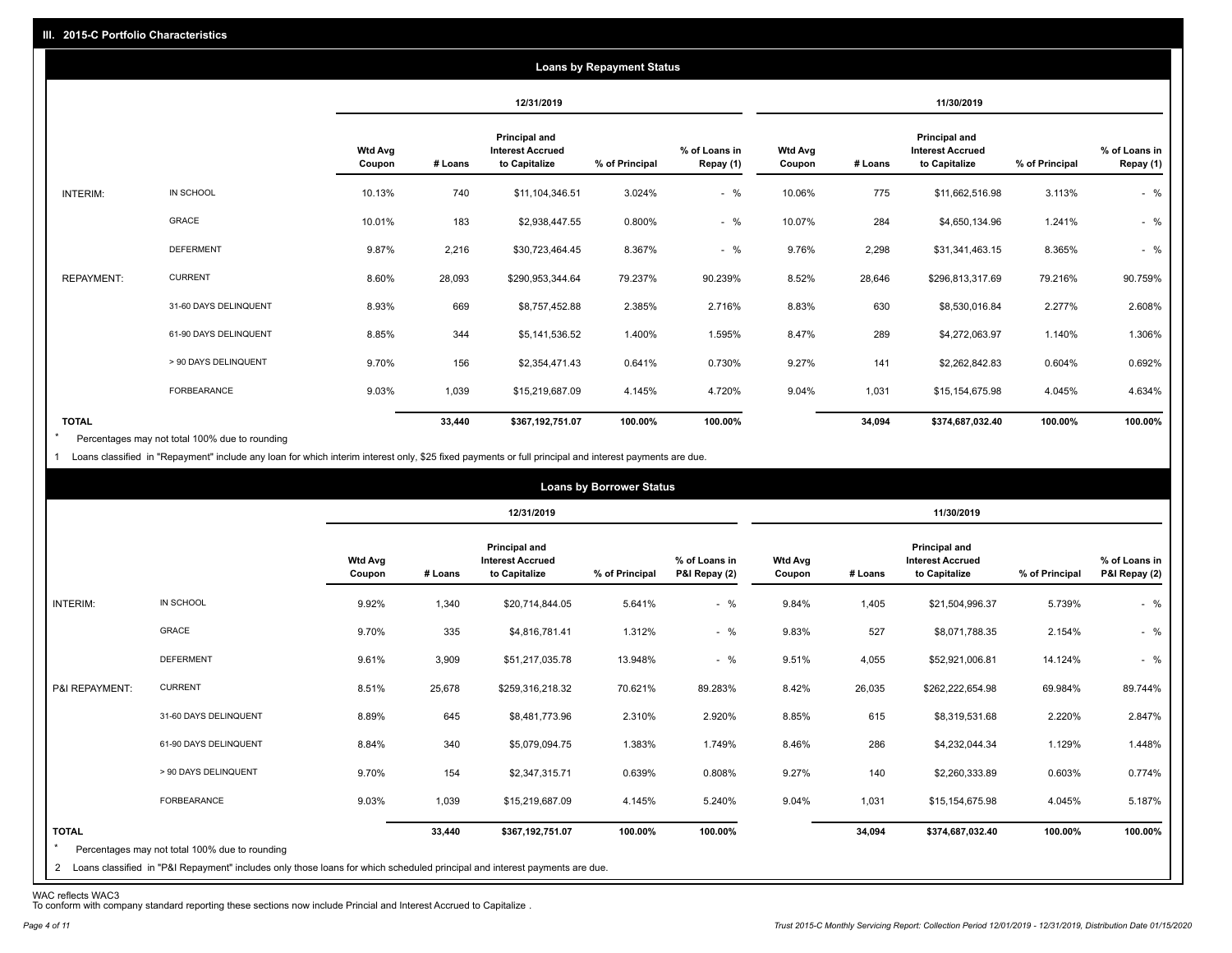|                                                                                                  | 12/31/2019       | 11/30/2019       |  |
|--------------------------------------------------------------------------------------------------|------------------|------------------|--|
| Pool Balance                                                                                     | \$367,192,751.07 | \$374,687,032.40 |  |
| Total # Loans                                                                                    | 33,440           | 34,094           |  |
| Total # Borrowers                                                                                | 24,102           | 24,554           |  |
| Weighted Average Coupon                                                                          | 8.88%            | 8.80%            |  |
| Weighted Average Remaining Term                                                                  | 124.19           | 123.73           |  |
| Percent of Pool - Cosigned                                                                       | 93.5%            | 93.4%            |  |
| Percent of Pool - Non Cosigned                                                                   | 6.5%             | 6.6%             |  |
| Borrower Interest Accrued for Period                                                             | \$2,648,921.63   | \$2,621,170.28   |  |
| <b>Outstanding Borrower Interest Accrued</b>                                                     | \$14,389,429.76  | \$15,293,583.23  |  |
| Gross Principal Realized Loss - Periodic *                                                       | \$437,815.78     | \$512,518.90     |  |
| Gross Principal Realized Loss - Cumulative *                                                     | \$27,512,364.37  | \$27,074,548.59  |  |
| Recoveries on Realized Losses - Periodic                                                         | \$111,219.04     | \$63,589.14      |  |
| Recoveries on Realized Losses - Cumulative                                                       | \$4,239,068.33   | \$4,127,849.29   |  |
| Net Losses - Periodic                                                                            | \$326,596.74     | \$448,929.76     |  |
| Net Losses - Cumulative                                                                          | \$23,273,296.04  | \$22,946,699.30  |  |
| Non-Cash Principal Activity - Capitalized Interest                                               | \$1,457,968.03   | \$2,229,873.65   |  |
| Since Issued Total Constant Prepayment Rate (CPR) (1)                                            | 9.93%            | 9.91%            |  |
| <b>Loan Substitutions</b>                                                                        | \$0.00           | \$0.00           |  |
| <b>Cumulative Loan Substitutions</b>                                                             | \$0.00           | \$0.00           |  |
| <b>Unpaid Servicing Fees</b>                                                                     | \$0.00           | \$0.00           |  |
| <b>Unpaid Administration Fees</b>                                                                | \$0.00           | \$0.00           |  |
| <b>Unpaid Carryover Servicing Fees</b>                                                           | \$0.00           | \$0.00           |  |
| Note Interest Shortfall                                                                          | \$0.00           | \$0.00           |  |
| Loans in Modification                                                                            | \$43,285,885.76  | \$43,215,838.39  |  |
| % of Loans in Modification as a % of Loans in Repayment (P&I)                                    | 15.73%           | 15.60%           |  |
|                                                                                                  |                  |                  |  |
| % Annualized Gross Principal Realized Loss - Periodic as a %<br>of Loans in Repayment (P&I) * 12 | 1.91%            | 2.22%            |  |
| % Gross Principal Realized Loss - Cumulative as a % of<br>Original Pool Balance                  | 3.67%            | 3.61%            |  |
|                                                                                                  |                  |                  |  |

\* In accordance with the Servicer's current policies and procedures, after September 1, 2017 loans subject to bankruptcy claims generally will not be reported as a charged- off unless and until they are delinquent for 120

(1) For additional information, see 'Since Issued CPR Methodology' found on page 11 of this report.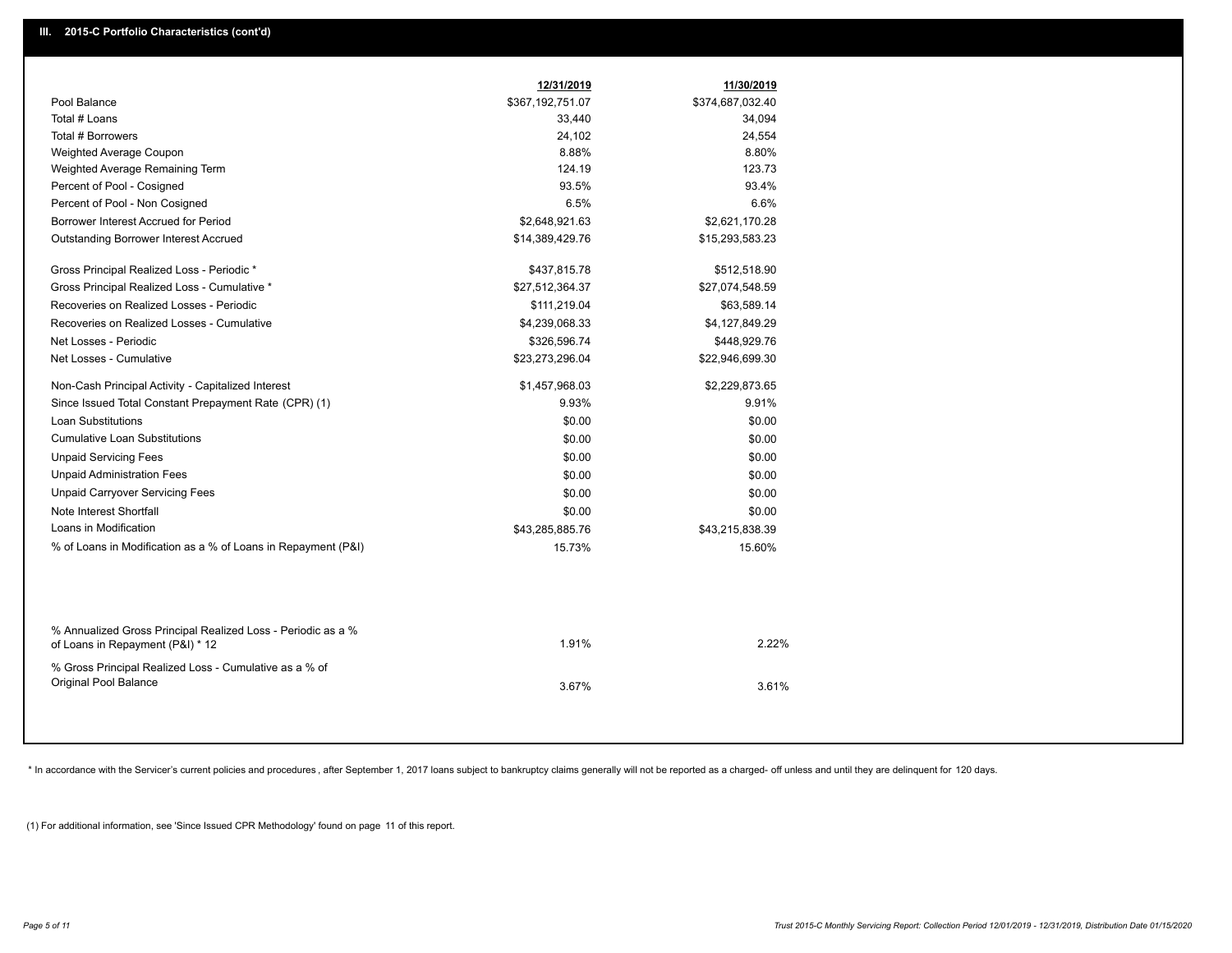#### **Loan Program**  A

|                                    | Weighted<br><b>Average Coupon</b> | # LOANS     | <b>\$ AMOUNT</b> | $%$ *    |
|------------------------------------|-----------------------------------|-------------|------------------|----------|
| - Smart Option Interest-Only Loans | 8.26%                             | 6,770       | \$49,147,311.47  | 13.385%  |
| - Smart Option Fixed Pay Loans     | 8.77%                             | 8,737       | \$113,649,287.59 | 30.951%  |
| - Smart Option Deferred Loans      | 8.95%                             | 17.933      | \$204,396,152.01 | 55.665%  |
| - Other Loan Programs              | $0.00\%$                          | $\mathbf 0$ | \$0.00           | 0.000%   |
| <b>Total</b>                       | 8.80%                             | 33,440      | \$367,192,751.07 | 100.000% |

\* Percentages may not total 100% due to rounding

B

C

**Index Type**

|                       | Weighted<br><b>Average Coupon</b> | # LOANS  | <b>\$ AMOUNT</b> | $%$ *     |
|-----------------------|-----------------------------------|----------|------------------|-----------|
| - Fixed Rate Loans    | 7.14%                             | 8,260    | \$109,688,399.10 | 29.872%   |
| - LIBOR Indexed Loans | 9.51%                             | 25,180   | \$257,504,351.97 | 70.128%   |
| - Other Index Rates   | $0.00\%$                          | $\Omega$ | \$0.00           | $0.000\%$ |
| <b>Total</b>          | 8.80%                             | 33,440   | \$367,192,751.07 | 100.000%  |

\* Percentages may not total 100% due to rounding

# **Weighted Average Recent FICO**

| (2)<br>Wtd Avg Recent FICO Band | # LOANS | <b>\$ AMOUNT</b> | $%$ *     |
|---------------------------------|---------|------------------|-----------|
| $0 - 639$                       | 3,064   | \$35,896,380.60  | 9.776%    |
| 640 - 669                       | 2,300   | \$26,188,048.92  | 7.132%    |
| 670 - 699                       | 3,565   | \$39,868,052.27  | 10.858%   |
| 700 - 739                       | 6,764   | \$76,555,946.76  | 20.849%   |
| $740 +$                         | 17,747  | \$188,684,322.52 | 51.386%   |
| $N/A$ <sub>(1)</sub>            | 0       | \$0.00           | $0.000\%$ |
| <b>Total</b>                    | 33,440  | \$367,192,751.07 | 100.000%  |

WAC reflects WAC3

To conform with company standard reporting these sections now include Princial and Interest Accrued to Capitalize .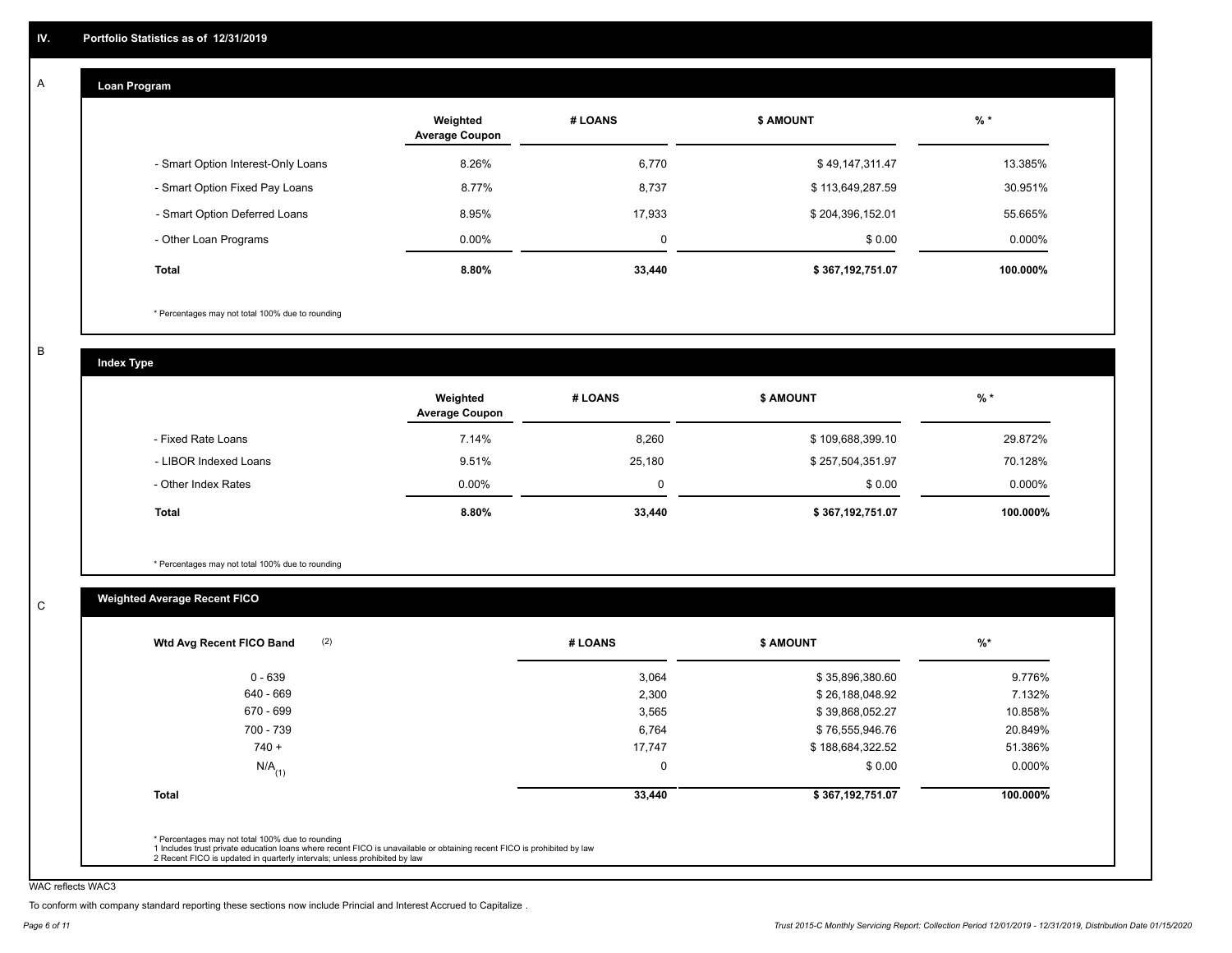| V. | 2015-C Reserve Account and Principal Distribution Calculations                                 |                  |  |
|----|------------------------------------------------------------------------------------------------|------------------|--|
| А. | <b>Reserve Account</b>                                                                         |                  |  |
|    | Specified Reserve Account Balance                                                              | \$1,884,455.00   |  |
|    | <b>Actual Reserve Account Balance</b>                                                          | \$1,884,455.00   |  |
| В. | <b>Principal Distribution Amount</b>                                                           |                  |  |
|    | Class A Notes Outstanding<br>i.                                                                | \$192,280,922.68 |  |
|    | Pool Balance<br>ii.                                                                            | \$367,192,751.07 |  |
|    | First Priority Principal Distribution Amount (i - ii)<br>iii.                                  | \$0.00           |  |
|    | Class A and B Notes Outstanding<br>iv.                                                         | \$262,280,922.68 |  |
|    | First Priority Principal Distribution Amount<br>v.                                             | \$0.00           |  |
|    | Pool Balance<br>vi.                                                                            | \$367,192,751.07 |  |
|    | Specified Overcollateralization Amount<br>vii.                                                 | \$110,157,825.32 |  |
|    | Available Funds (after payment of waterfall items A through H)<br>viii.                        | \$8,560,025.95   |  |
|    | Class C Notes Outstanding<br>ix.                                                               | \$50,000,000.00  |  |
|    | Regular Principal Distribution Amount (if (iv > 0, (iv - v) - (vi - vii), min(viii, ix))<br>x. | \$5,245,996.93   |  |
|    |                                                                                                |                  |  |
|    | Pool Balance<br>xi.                                                                            | \$367,192,751.07 |  |
|    | 10% of Initial Pool Balance<br>xii.                                                            | \$74,963,981.87  |  |
|    | First Priority Principal Distribution Amount<br>xiii.                                          | \$0.00           |  |
|    | Regular Principal Distribution Amount<br>XIV.                                                  | \$5,245,996.93   |  |
|    | Available Funds (after payment of waterfall items A through J)<br>XV.                          | \$3,314,029.02   |  |
|    | xvi. Additional Principal Distribution Amount (if(ix $\lt$ = x, min(xv, xi - xiii - xiv)))     | \$0.00           |  |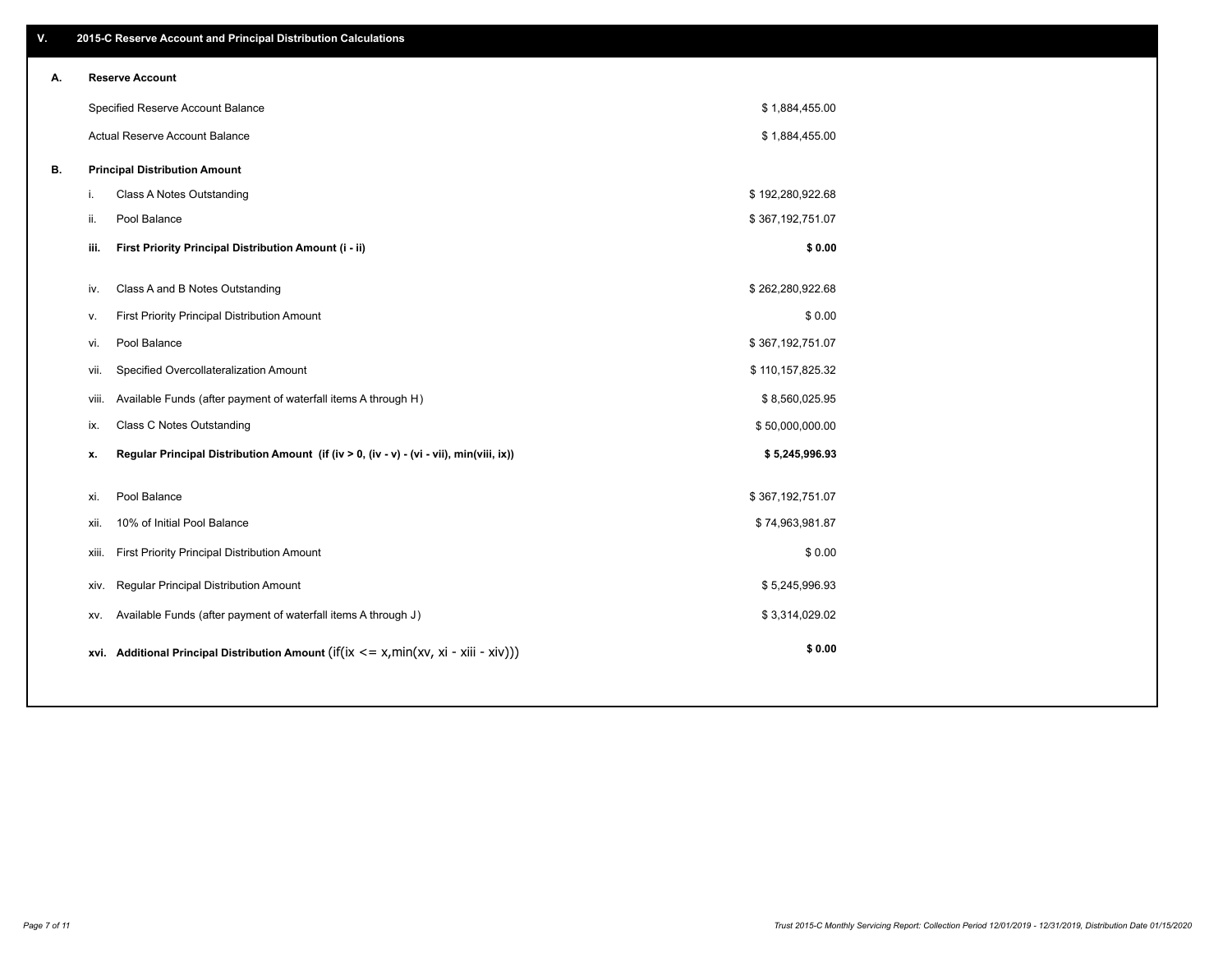|    |                                                         | Paid           | <b>Funds Balance</b> |
|----|---------------------------------------------------------|----------------|----------------------|
|    | <b>Total Available Funds</b>                            |                | \$9,732,432.06       |
| A  | <b>Trustee Fees</b>                                     | \$18,375.00    | \$9,714,057.06       |
| В  | <b>Servicing Fees</b>                                   | \$242,245.50   | \$9,471,811.56       |
| C  | i. Administration Fees                                  | \$8,333.00     | \$9,463,478.56       |
|    | ii. Unreimbursed Administrator Advances plus any Unpaid | \$0.00         | \$9,463,478.56       |
| D  | Class A Noteholders Interest Distribution Amount        | \$511,785.94   | \$8,951,692.62       |
| Е  | <b>First Priority Principal Payment</b>                 | \$0.00         | \$8,951,692.62       |
| F. | Class B Noteholders Interest Distribution Amount        | \$204,166.67   | \$8,747,525.95       |
| G  | <b>Class C Noteholders Interest Distribution Amount</b> | \$187,500.00   | \$8,560,025.95       |
| н  | <b>Reinstatement Reserve Account</b>                    | \$0.00         | \$8,560,025.95       |
|    | Regular Principal Distribution                          | \$5,245,996.93 | \$3,314,029.02       |
| J  | <b>Carryover Servicing Fees</b>                         | \$0.00         | \$3,314,029.02       |
| K  | Additional Principal Distribution Amount                | \$0.00         | \$3,314,029.02       |
| L  | Unpaid Expenses of Trustee                              | \$0.00         | \$3,314,029.02       |
| м  | Unpaid Expenses of Administrator                        | \$0.00         | \$3,314,029.02       |
| N  | Remaining Funds to the Residual Certificateholders      | \$3,314,029.02 | \$0.00               |

# **Waterfall Conditions**

|      | Pool Balance                                                                       | \$367,192,751.07 |
|------|------------------------------------------------------------------------------------|------------------|
| Ш.   | Class A and B Notes Outstanding                                                    | \$262,280,922.68 |
| iii. | Class C Noteholders' Interest Distribution Ratio (i / ii)                          | 140.00%          |
| IV.  | Minimum Ratio                                                                      | 110.00%          |
| v.   | Is the Class C Noteholders' Interest Distribution Condition Satisfied (iii $>$ iv) |                  |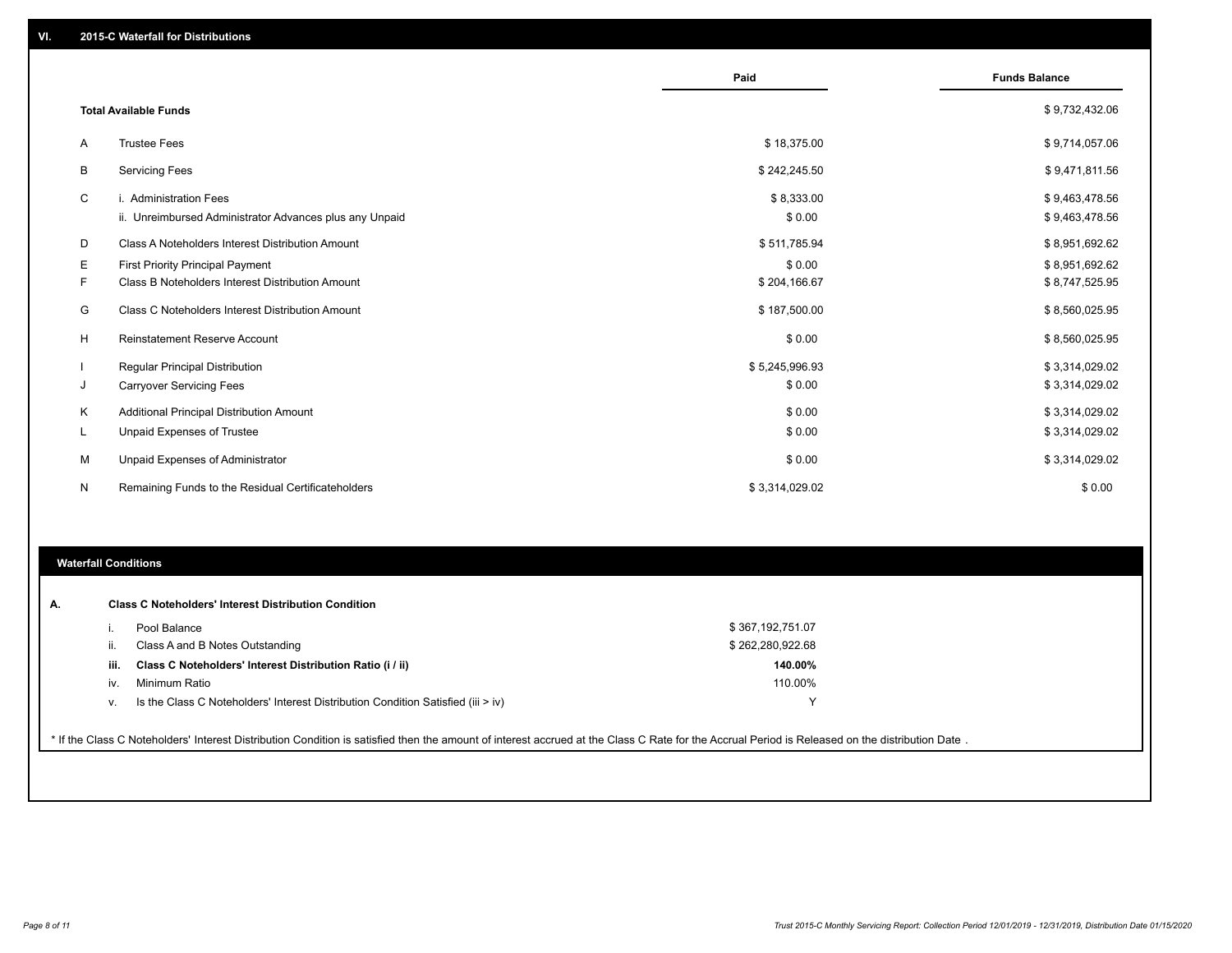# **VII. 2015-C Distributions**

| <b>Distribution Amounts</b>                                |                         |                         |                         |
|------------------------------------------------------------|-------------------------|-------------------------|-------------------------|
|                                                            | A <sub>2</sub> A        | A <sub>2</sub> B        | A <sub>3</sub>          |
| Cusip/Isin                                                 | 78448RAB2               | 78448RAC0               | 78448RAD8               |
| <b>Beginning Balance</b>                                   | \$79,078,667.74         | \$38,202,254.94         | \$75,000,000.00         |
| Index                                                      | <b>FIXED</b>            | <b>LIBOR</b>            | <b>LIBOR</b>            |
| Spread/Fixed Rate                                          | 2.75%                   | 1.40%                   | 1.95%                   |
| Record Date (Days Prior to Distribution)                   | 1 NEW YORK BUSINESS DAY | 1 NEW YORK BUSINESS DAY | 1 NEW YORK BUSINESS DAY |
| <b>Accrual Period Begin</b>                                | 12/15/2019              | 12/16/2019              | 12/16/2019              |
| <b>Accrual Period End</b>                                  | 1/15/2020               | 1/15/2020               | 1/15/2020               |
| Daycount Fraction                                          | 0.08333333              | 0.08333333              | 0.08333333              |
| Interest Rate*                                             | 2.75000%                | 3.13975%                | 3.68975%                |
| <b>Accrued Interest Factor</b>                             | 0.002291667             | 0.002616458             | 0.003074792             |
| <b>Current Interest Due</b>                                | \$181,221.95            | \$99,954.61             | \$230,609.38            |
| Interest Shortfall from Prior Period Plus Accrued Interest | $\mathsf{\$}$ -         | $\mathsf{\$}$ -         | $\mathsf{\$}$ -         |
| <b>Total Interest Due</b>                                  | \$181,221.95            | \$99,954.61             | \$230,609.38            |
| <b>Interest Paid</b>                                       | \$181,221.95            | \$99,954.61             | \$230,609.38            |
| <b>Interest Shortfall</b>                                  | $\frac{1}{2}$           | $\mathcal{S}$ -         | $$ -$                   |
| <b>Principal Paid</b>                                      | \$3,537,203.14          | \$1,708,793.79          | $\frac{1}{2}$           |
| <b>Ending Principal Balance</b>                            | \$75,541,464.60         | \$36,493,461.15         | \$75,000,000.00         |
| Paydown Factor                                             | 0.017087938             | 0.017087938             | 0.000000000             |
| <b>Ending Balance Factor</b>                               | 0.364934612             | 0.364934612             | 1.000000000             |

\* Pay rates for Current Distribution. For the interest rates applicable to the next distribution date, please see https://www.salliemae.com/about/investors/data/SMBabrate.txt.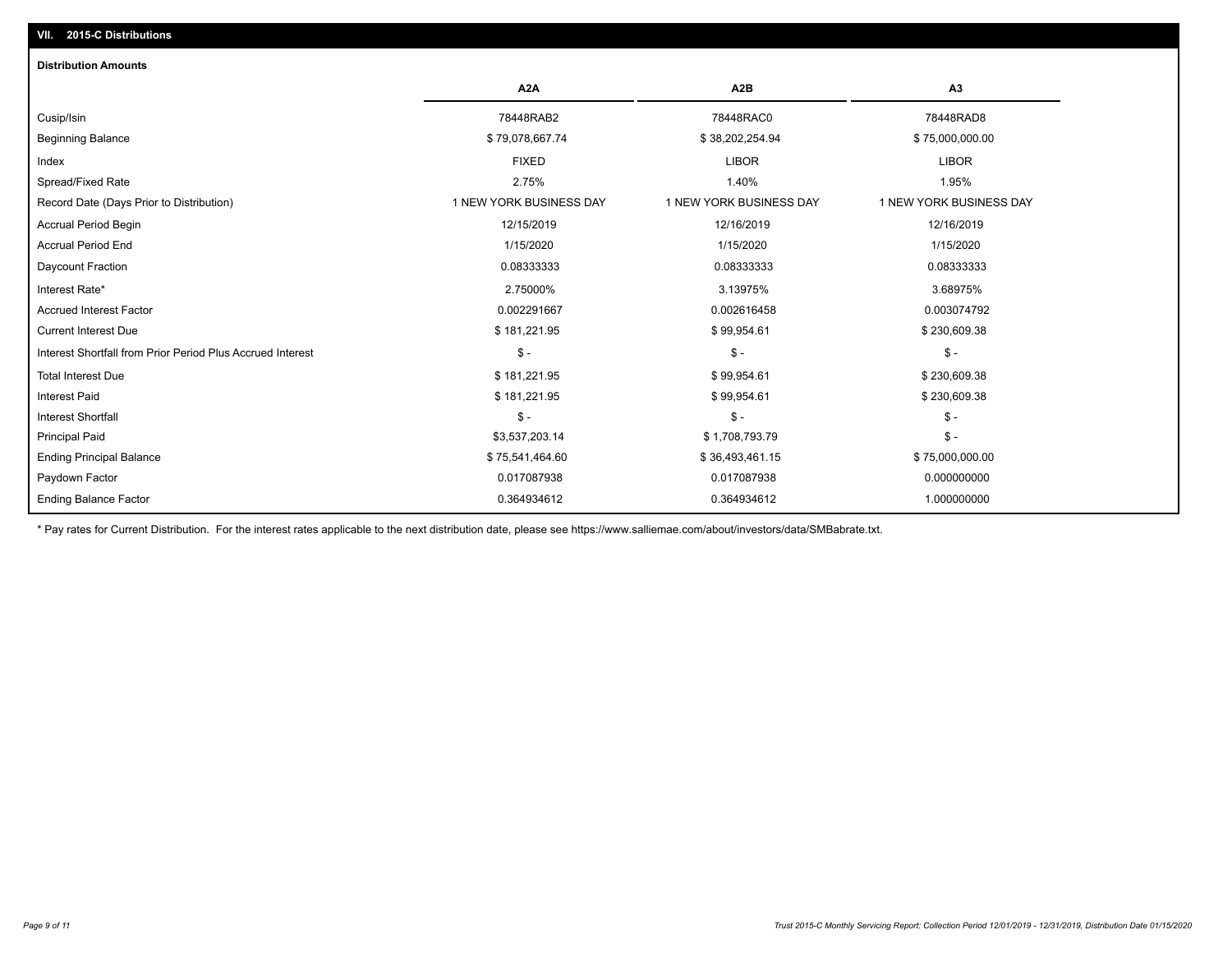| <b>Distribution Amounts</b>                                |                         |                         |
|------------------------------------------------------------|-------------------------|-------------------------|
|                                                            | в                       | C                       |
| Cusip/Isin                                                 | 78448RAE6               | 78448RAF3               |
| <b>Beginning Balance</b>                                   | \$70,000,000.00         | \$50,000,000.00         |
| Index                                                      | <b>FIXED</b>            | <b>FIXED</b>            |
| Spread/Fixed Rate                                          | 3.50%                   | 4.50%                   |
| Record Date (Days Prior to Distribution)                   | 1 NEW YORK BUSINESS DAY | 1 NEW YORK BUSINESS DAY |
| <b>Accrual Period Begin</b>                                | 12/15/2019              | 12/15/2019              |
| <b>Accrual Period End</b>                                  | 1/15/2020               | 1/15/2020               |
| Daycount Fraction                                          | 0.08333333              | 0.08333333              |
| Interest Rate*                                             | 3.50000%                | 4.50000%                |
| <b>Accrued Interest Factor</b>                             | 0.002916667             | 0.003750000             |
| <b>Current Interest Due</b>                                | \$204,166.67            | \$187,500.00            |
| Interest Shortfall from Prior Period Plus Accrued Interest | $\mathsf{\$}$ -         | $\frac{1}{2}$           |
| <b>Total Interest Due</b>                                  | \$204,166.67            | \$187,500.00            |
| Interest Paid                                              | \$204,166.67            | \$187,500.00            |
| <b>Interest Shortfall</b>                                  | $\mathsf{\$}$ -         | $\frac{1}{2}$           |
| <b>Principal Paid</b>                                      | $\mathsf{\$}$ -         | $\mathsf{\$}$ -         |
| <b>Ending Principal Balance</b>                            | \$70,000,000.00         | \$50,000,000.00         |
| Paydown Factor                                             | 0.000000000             | 0.000000000             |
| <b>Ending Balance Factor</b>                               | 1.000000000             | 1.000000000             |

\* Pay rates for Current Distribution. For the interest rates applicable to the next distribution date, please see https://www.salliemae.com/about/investors/data/SMBabrate.txt.

**VII. 2015-C Distributions**